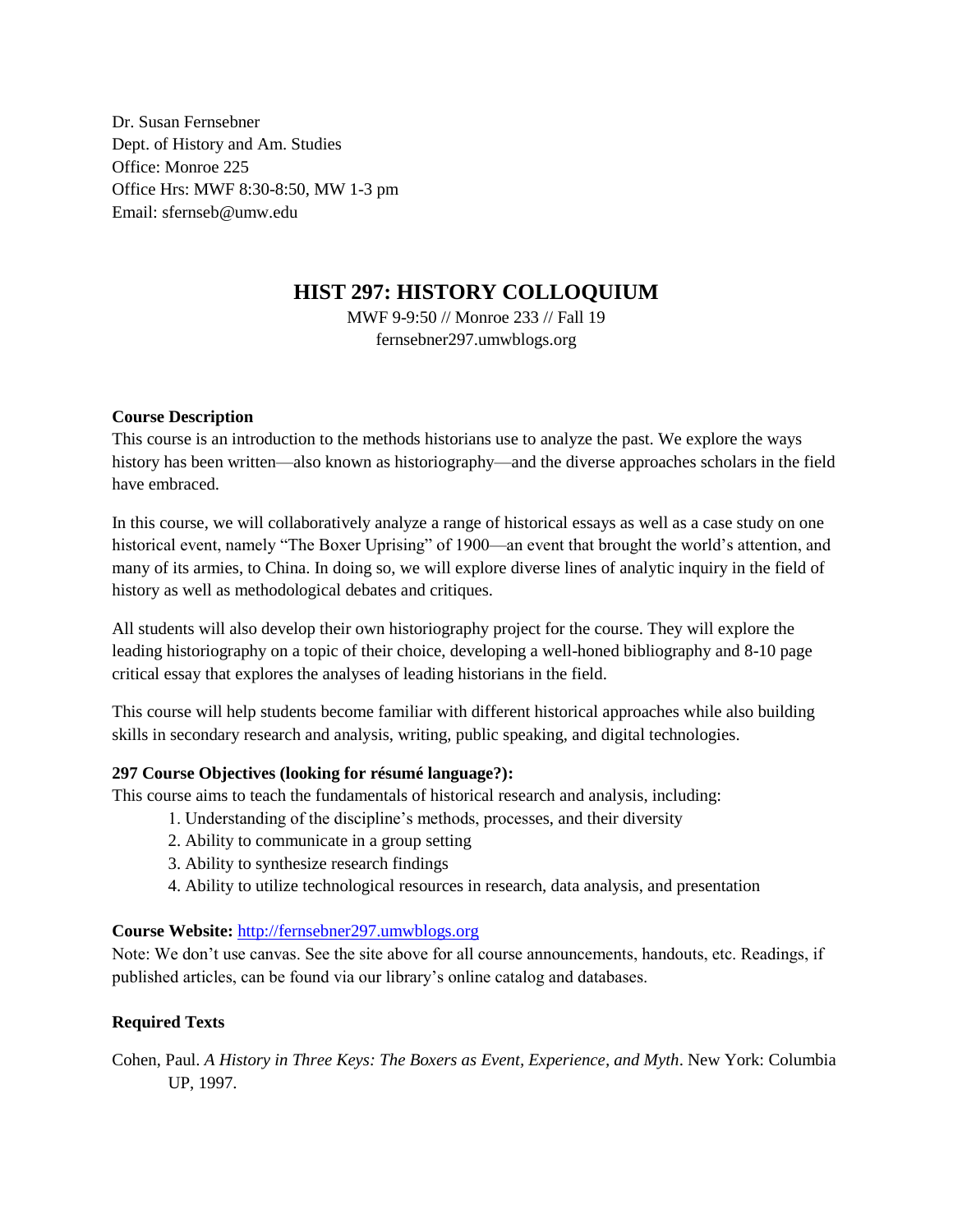Yang, Gene Yuen. *Boxers and Saints* (Boxed Set). New York: First Second, 2013.

All other readings will be available via the library catalogs & its online databases (Quest / JSTOR, etc.) or, if noted, on our course website. Note: Electronic texts are only permitted for this course if they have page numbers matching the print edition—one can't cite an e-book without page numbers, so be careful!

**Required Software:** Zotero. Available via free download at: [http://www.zotero.org](http://www.zotero.org/)

# **Grading**

Class Participation (incl. peer evals): 15% Digital Work / Blog Posts: 10% Book Review (2-3 pgs): 10% Historiography / Literature Review Project: Topic Statement and Annotated Bibliography (2-3 pgs): 15% Literature Review (8-10 pgs, draft and final avg'd 40-60): 35% 4-Minute Presentation: 5% Final Presentation: 10%

Note: In order to receive a passing grade for the course, students need to demonstrate a serious engagement with each of the course's assignments. Your professor reserves the right to determine what "serious engagement" entails.

## Grade Framework:

A: Unusual excellence (93 or higher = A;  $90-92 = A$ ). B: Distinctly above average (87-89 = B+; 83-86 = B; 80-82 = B-). C: Average quality  $(77-79 = C+)$ ;  $73-76 = C$ ;  $70-72 = C$ -). D: Below average quality (67- $69 = D +$ ;  $60 - 66 = D$ ). F = Failure, no credit  $(0 - 59 = F)$ .

## **Assignments**

Class Participation – This class is a workshop for building hard skills in research, analysis, and speaking. So for a successful semester, you should plan on attending regularly and also participating in each class. Try out ideas, ask questions, and also practice skills in listening and dialogue. Questions or concerns? Come see your professor.

Attendance policy: You may miss three classes without penalty. After three classes, your participating grade will drop by a half letter grade (5 points) for each additional absence. Consistent absence will also risk failure for the course itself.

Note: this policy doesn't distinguish "excused" from "unexcused" absences. Rather than have you have to fetch notes or feel a need to share personal matters, you are granted three occasions to use your own discretion for missing class. Do be sure to use these three days wisely, as penalties will follow beginning with the fourth absence. Also note that in-class exercises or class content can't be "made up" later.

Bigger stuff: if you fall into one of those times in life in which you are dealing with a more serious situation or crisis (e.g. significant health problem) that may affect you for more than a day or two out of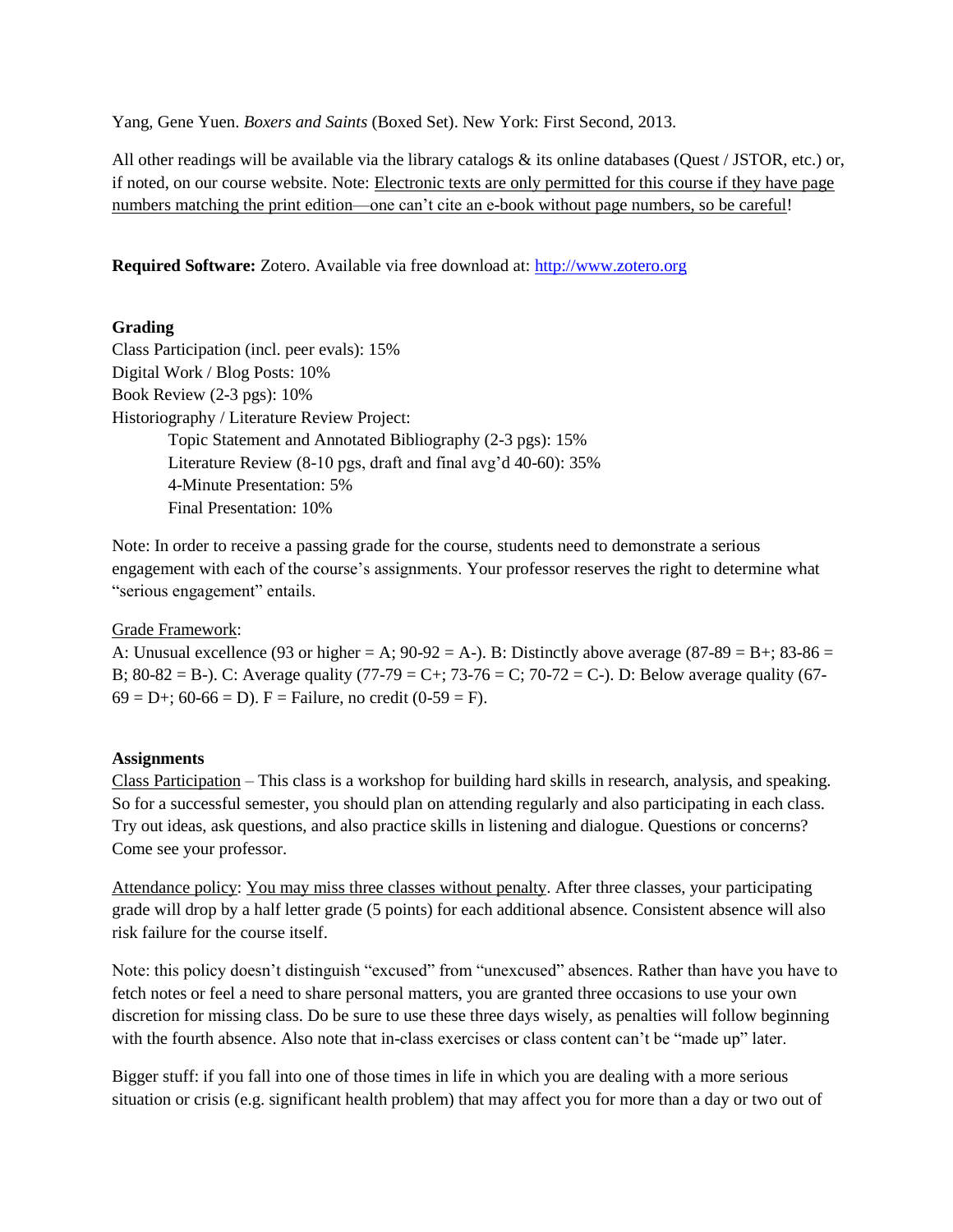the semester, please let me know as soon as possible and we can discuss strategies for you regarding difficulties in continuing or completing the course.

Digital Work/ Blog Posts – You will each create a Domain of One's Own and then a website on it to be used as a project log and professional portfolio over the course of the semester (and potentially beyond). Blog post assignments related to our readings and analysis are posted on the syllabus, see specific weeks for deadlines.

Book Review – A book review on an academic historical study that we read together and discuss in class ahead of writing the review. We'll explore the methods and structure of analytic book reviews.

Historiography / Literature Review Project – Every student will choose a topic and a subfield of historical analysis and explore the leading works that have shaped it. (E.g., gender and sexuality in late imperial China; diplomatic history in the late Oing dynasty; social history of  $20<sup>th</sup>$  c. China, etc.) Note: one's topic does not need to be devoted to China. Use this assignment to explore any topic of your own interest, but make sure it is focused and also devoted to the leading academic, peer-reviewed scholarship, starting with the most recent works.

Assignments for the Historiography Project:

Topic Statement and Annotated Bibliography: A 2-3 page annotated bibliography that includes a short paragraph (150-200 word) statement of your literature review topic's focus, then an annotated bibliography of a minimum of 10 peer-reviewed, academic works (at least 8 of which should be books). Annotations should be approximately 150 words each. For helpful guidelines, see: <http://guides.library.cornell.edu/annotatedbibliography> (note: you need to use Chicago / Turabian, not APA for citations).

Literature Review Project: An 8-10 page analytic essay that explores the dynamics of a subfield of historical literature on a topic, its evolution, debates, shifting approaches, and more, while also raising its own analytic questions. This essay will be completed in two drafts to help students work closely on both analysis and writing. The two drafts will be worth 40% and 60% of the final grade for the assignment, respectively.

4-Minute Presentation: A short but formal presentation in which students will introduce their literature review project and also introduce one of the key scholarly books they've scouted as a leading example to help them in their project.

10-Minute Final Presentation: A longer formal presentation in which students will share the take-aways of their completed first draft of the literature review while also continuing to work on skills in public speaking, time-management, and use of visuals for presentations, while also receiving feedback for their final drafts.

# **Attendance and Late-to-Class Policy**

You may miss three classes without penalty. After three classes, your participation grade will drop by a half letter grade (5 points) for each additional absence. Consistent absence will also risk failure for the course itself.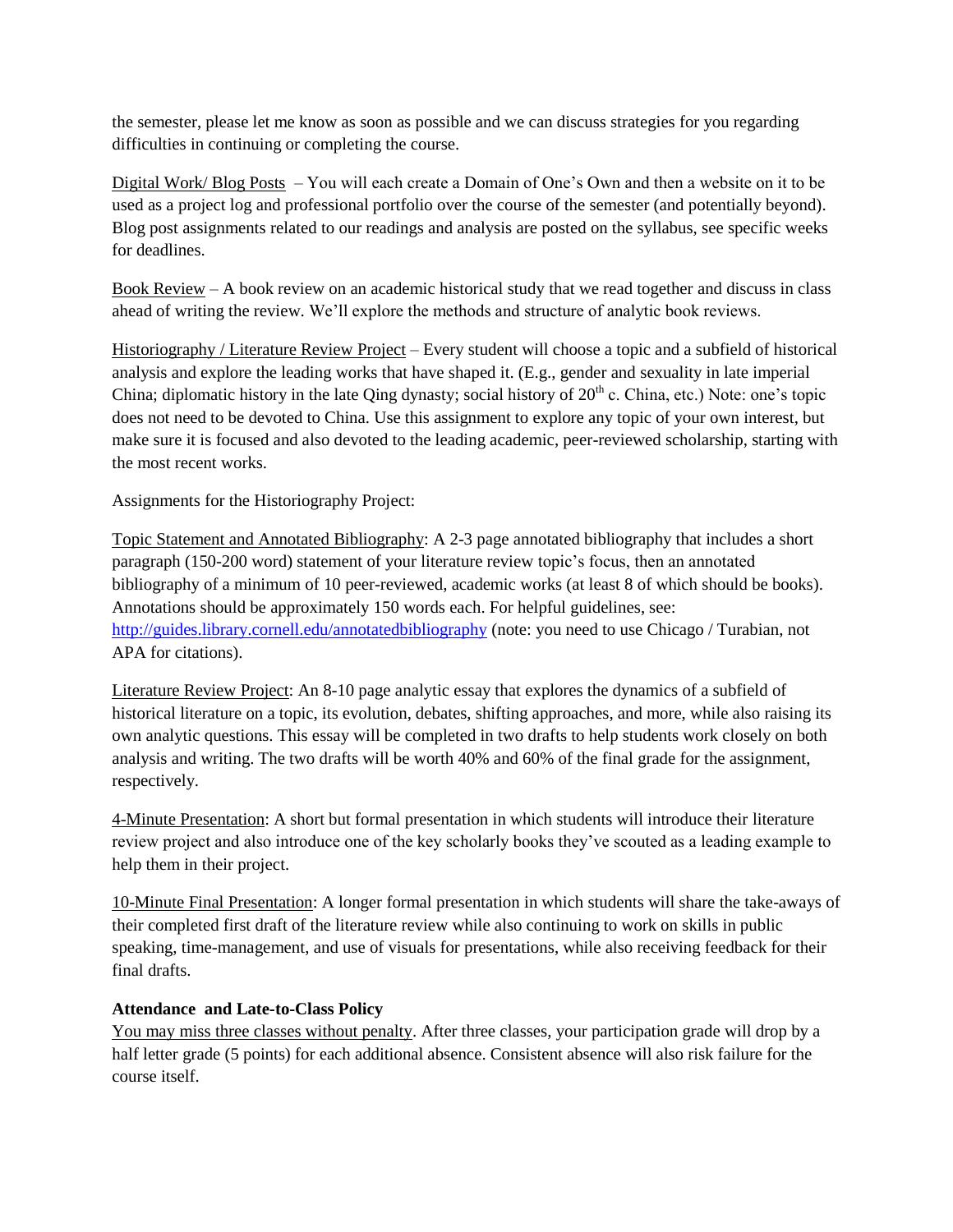Note: this policy doesn't distinguish "excused" from "unexcused" absences. Rather than have you have to fetch notes or feel a need to share personal matters, you are granted three occasions to use your own discretion for missing class. Do be sure to use these three days wisely, as penalties will follow beginning with the fourth absence. Also note that in-class exercises or class content can't be "made up" later.

Three times late to class  $=$  a full absence.

Bigger stuff: if you fall into one of those times in life in which you are dealing with a more serious situation or crisis (e.g. significant health problem) that may affect you for more than a day or two out of the semester, please let me know as soon as possible and we can discuss strategies for you regarding difficulties in continuing or completing the course.

# **Late Work**

Graded assignments (papers, bibs, presentations) are to be handed in in hard copy form or be ready to be presented at the start of class on the day they are due. Assignments turned in any time after the start of class on the day they are due are considered late.

Late assignments will be penalized one full letter grade per day late. After three days, they will not be accepted. Late assignments must be submitted via email (for a time-stamp) as well as in their original form. No extensions will be given except by prior arrangement.

What this means is that you want to set up your calendar now and plan your workload ahead. And if you're running into problems talk to me ahead of the due dates (sfernseb @umw.edu)

In-class assignments, blog posts, and ungraded homework tasks will not be accepted late. Presentations will not be rescheduled except by prior arrangement. Computer failure and printer problems don't constitute an excuse for late papers (or late job app's), so back up your work and print things ahead of time.

# **Writing and Speaking Center Visits**

All students are required to visit the Writing Center and the Speaking Center for full consultations on one written and one speaking assignment. The writing assignment visit should be for the literature review first draft; the speaking center visit should be in preparation for your final 10-minute presentation.

Be sure to make your appointment well in advance. Both centers book up fast, and failure to obtain an appointment will not count as an acceptable reason for a missed visit. Each failure to attend one of these visits will reduce the relevant assignment's final grade (literature review, final presentation) by ten points.

# **Requirements for Written Assignments**

All assignments should adhere to the department's standard style. 1" margins, 12 pt Times New Roman font, course number and title, instructor, and date (single spaced in the top left corder), a title, pages numbered consecutively (except for title page if using), and footnotes plus a bibliography conforming to the *Chicago Manual of Style*. Make sure your papers have citations—book reviews without parenthentical citations as needed or literature reviews without footnotes aren't likely to receive a passing grade. Looking for a guide to citations[? http://libguides.umw.edu/c.php?g=424169&p=2897942#6812498](http://libguides.umw.edu/c.php?g=424169&p=2897942#6812498)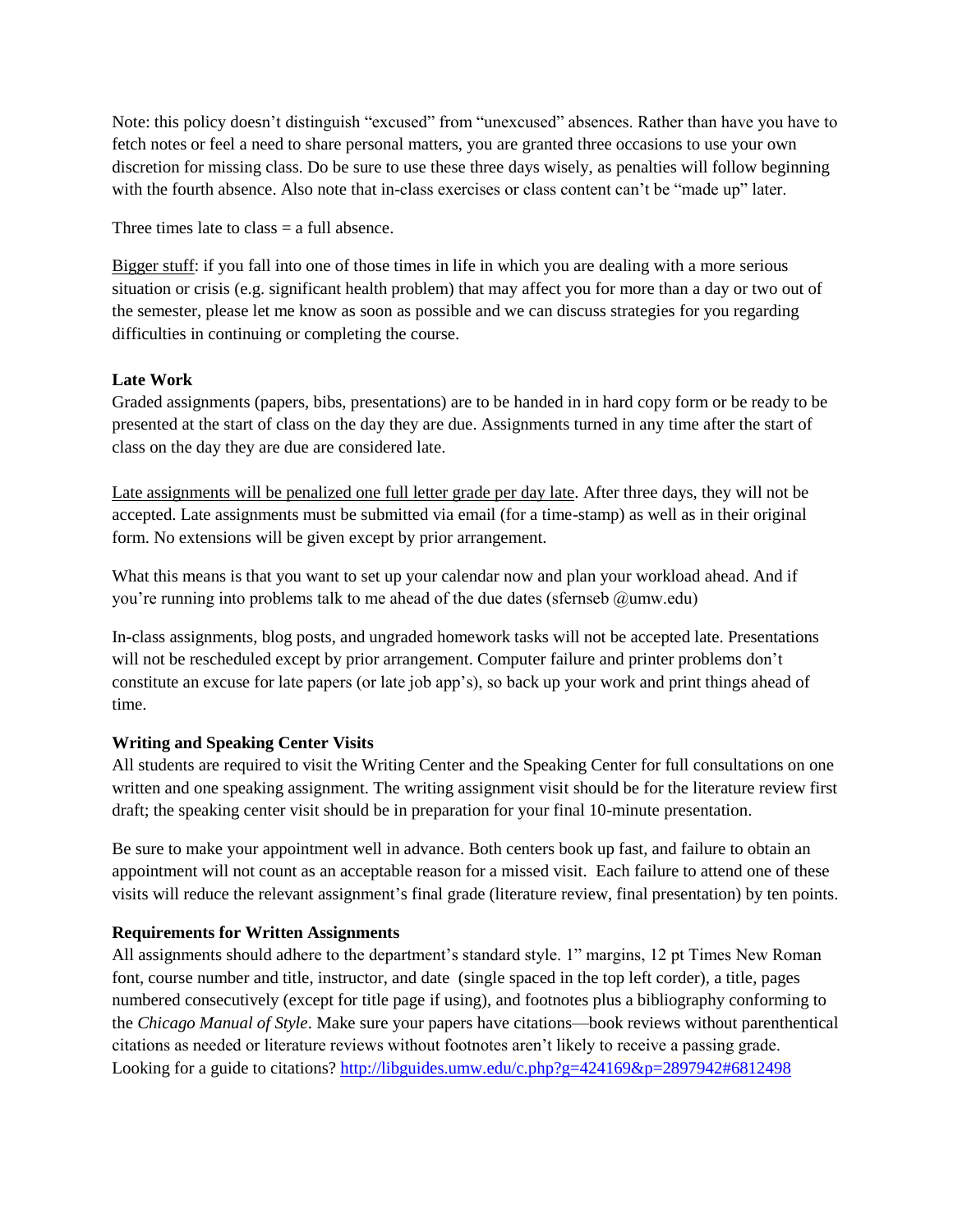#### **Mid-Semester Deficiency Reports**

These are sent to any student who has a C- or lower average for the course.

## **Accommodations**

The Office of Disability Resources has been designated by the University as the Primary office to guide, counsel, and assist students with disabilities. If you already receive services through the Office of Disability Resources and require accommodations for this class, make an appointment with me as soon as possible to discuss your approved accommodation needs. Please bring your accommodation letter with you to the appointment. I will hold any information you share with me in the strictest confidence unless you give me permission to do otherwise.

If you have not contacted the Office of Disability Resources and need accommodations, I will be happy to refer you. Their phone number is 540-654-1266.

#### **Honor Code**

I take it seriously and trust you. It's also a matter of mutual respect between you and your classmates. So in your work for this course, I trust that you also care about our Honor Code that we value at UMW. I'll be very disappointed if a student plagiarizes or cheats. And I will bring the case to their peers at the Honor Council. So if you have any questions about when you need to cite a source as you compose your work for this class (hint: if you're borrowing any ideas that aren't common knowledge, you should be), please contact me sooner rather than later. You can also visit our course website for more info, as well as the UMW Honor Council website at https://academics.umw.edu/academicintegrity/

Please write and sign the University of Mary Washington honor pledge ("I hereby declare upon my word of honor that I have neither given nor received unauthorized help on this work") on every written assignment.

## **Recording and Distribution of Class Materials**

Any audio or visual recording by students of class meetings, lectures, discussions or other class activities is allowed only under terms and conditions as approved by UMW's office of Disability Resources (ODR). If you are entitled to audio or visual recording through ODR, please communicate with me before any recording occurs. The results of a recording may only be used for personal use, unless I authorize use by other students in the course. Recordings and course material may not be reproduced, exchanged, or distributed. At the end of the semester, you are required to destroy any recordings made in this course.

## **Title IX Statement**

Faculty at UMW are committed to supporting students and upholding the University's *Policy on Sexual and Gender Based Harassment and Other Forms of Interpersonal Violence.* Under this policy and Title IX, discrimination based on sex or gender is prohibited. If you experience an incident of sex or gender based discrimination, we encourage you to report it. While you may talk to me, please understand that as an employee of the University, I am required to report to UMW's Title IX Coordinator what you share. If you wish to speak to someone confidentially, see the contacts below for assistance. They can connect you with support services and help you explore your options. You may also seek assistance from UMW's Title IX Coordinator.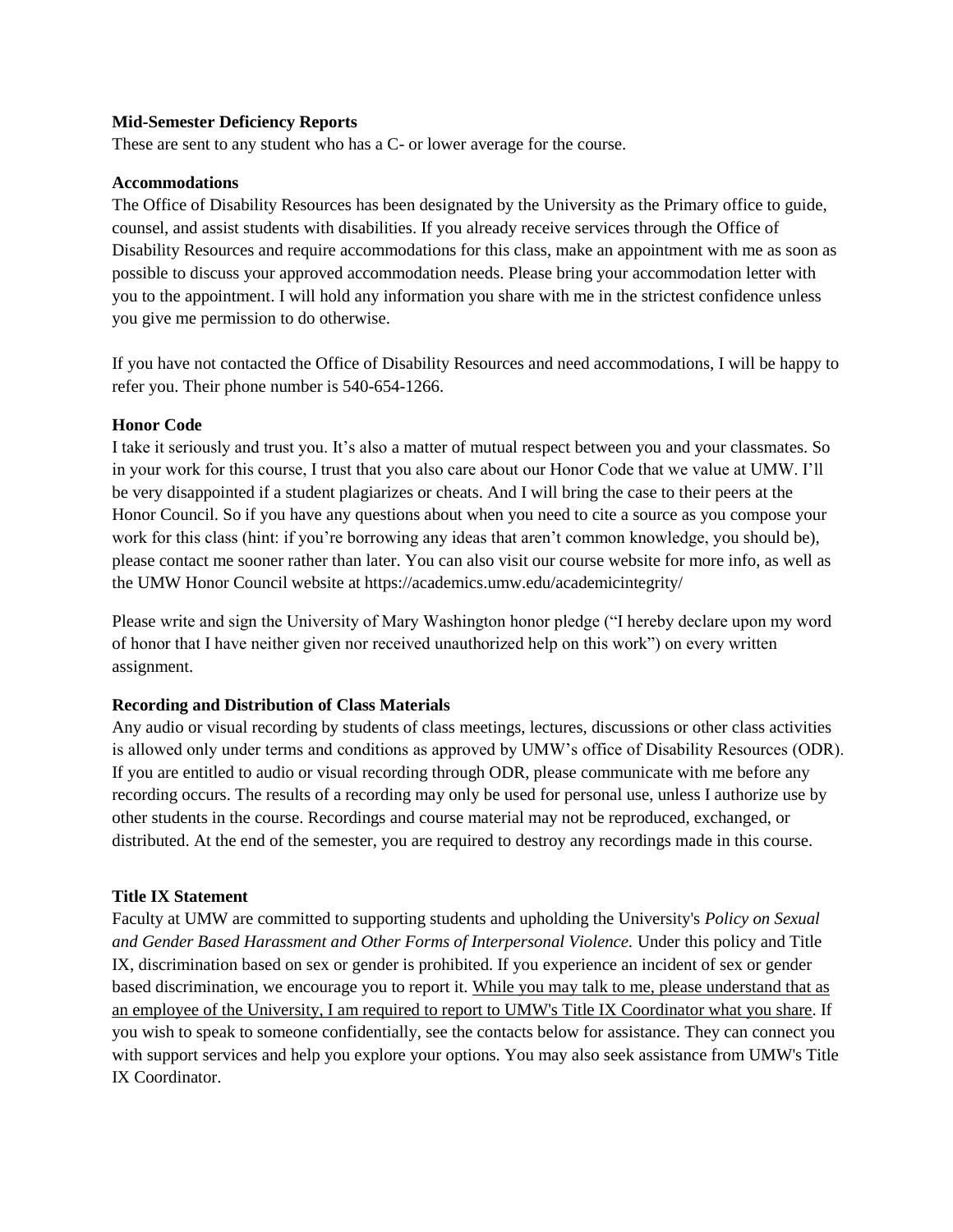#### **Title IX Resources**

Title IX Coordinator Office of Title IX Fairfax House 540-654-5656

#### <https://diversity.umw.edu/title-ix/>

#### **Confidential: On-campus**

Talley Center For Counseling Services Lee Hall 106 540-654-1053 https://students.umw.edu/counseling/

Student Health Center Lee Hall 112

#### **Confidential: Off-campus**

Rappahannock Council Against Sexual Assault rcasa.org // 24-hr services: 540-371-1666

Empowerhouse 540-373-9373

#### **Other Resources**

- Writing Center:<http://academics.umw.edu/writing-fredericksburg/>
- Speaking Center:<http://academics.umw.edu/speaking/speaking-center/>
- Digital Knowledge Center:<http://dkc.umw.edu/>
- History Dept News and Events <http://cas.umw.edu/historyamericanstudies/>
- Talley Center for Counseling Services <https://students.umw.edu/counseling/>
- UMW Academic and Career Services <http://academics.umw.edu/academicandcareerservices/>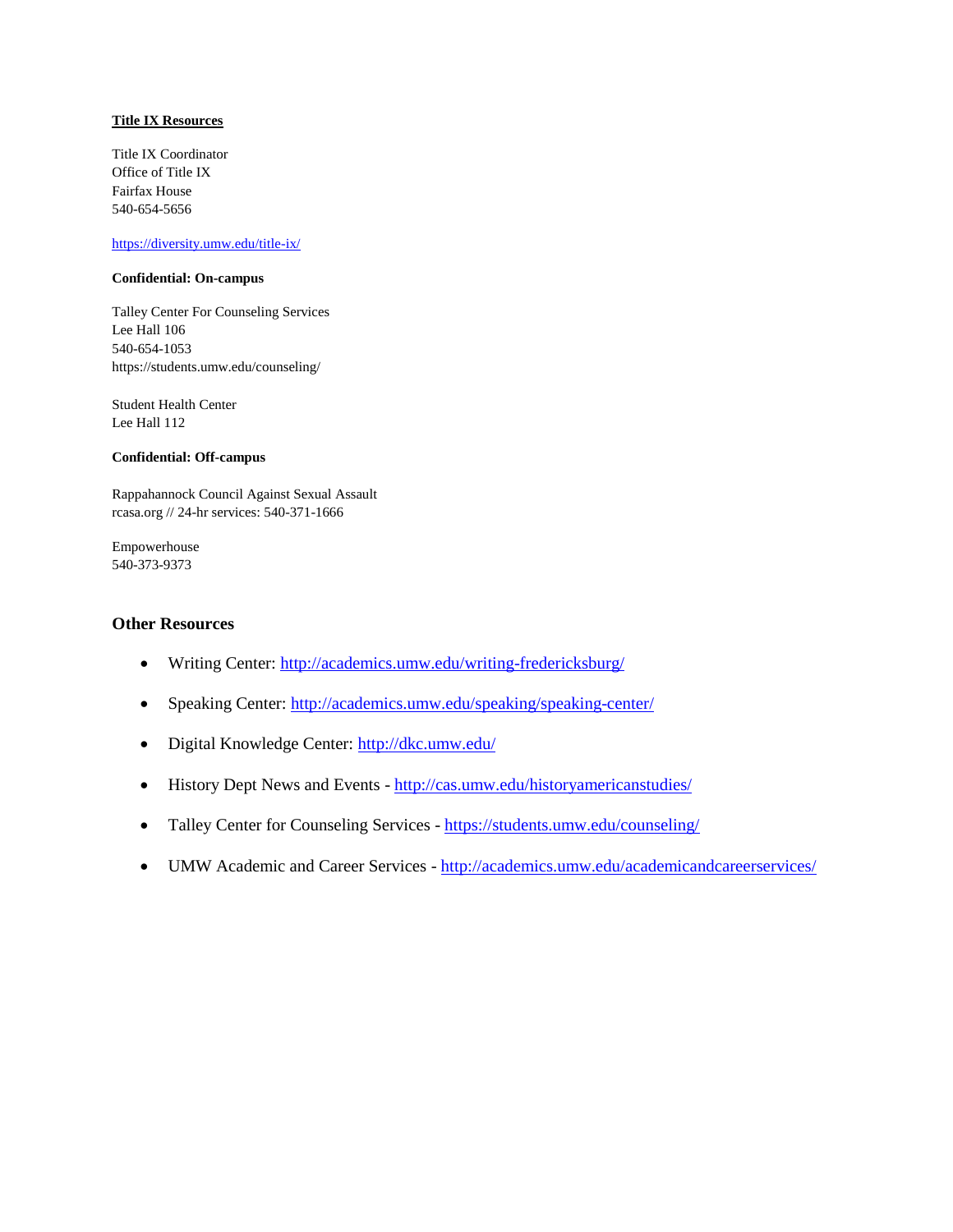**Note: This syllabus is subject to change. Be sure to keep an eye on our course website and your UMW email for announcements.**

### **Course Schedule**

#### **Week 1**

**8.26 Course Introduction**

Discussion of course themes and goals, introduction to "historiography," primary and secondary sources.

# **8.28 Exploring the Field of History –**

Reading (R): Conal Furay and Michael Salevouris, "The History of History" [Online] Discussion (D): Introduction to Literature Review Assignment as a semester project

## **8.30 History in Three Keys – How is Meaning Made in the Telling of History?** Readings (R): Cohen, "Preface" (xi-xviii) and "Prologue" (1-13)

Assignment (A): 1) Read Cohen. Take notes on your readings above and bring them to class. Be prepared to summarize the main points of Cohen's preface and prologue. Students will be selected at random to do so. Make sure you have specific and precise notes. 2) Also be prepared to talk about your approach to taking notes on readings (whether it be as prep for class discussion, for research, or other related academic or professional purposes.)

#### **Week 2**

- **9.2 Labor Day – No Class Today**
- **9.4 Workshop – Domain of One's Own / Intro to the Course Digital Assignment** Bring computers to class today if you have one

## **9.6 Boxers Uprising as Narrative History**

R: Cohen, pp. 14-56. A: Be prepared to tell the story of the Boxer Uprising to your classmates- random students will be asked to tell the history of the event in class. Take notes as needed as you read (though you won't be allowed to use them in class.) Practice on your roommate, a friend, and/or to a good cup of a coffee, but make sure you know the history.

#### **Week 3**

- **9.9 Boxers: Context and Experience** R: Cohen, 59-95.
- **9.11 Lenses on Popular Culture and Gender**
	- R: Cohen, 96-145.

Blog Post #1: What are the standards for quality academic or professional history? How is this different from popular history? How do we tell the two apart? Why do the standards matter? Note: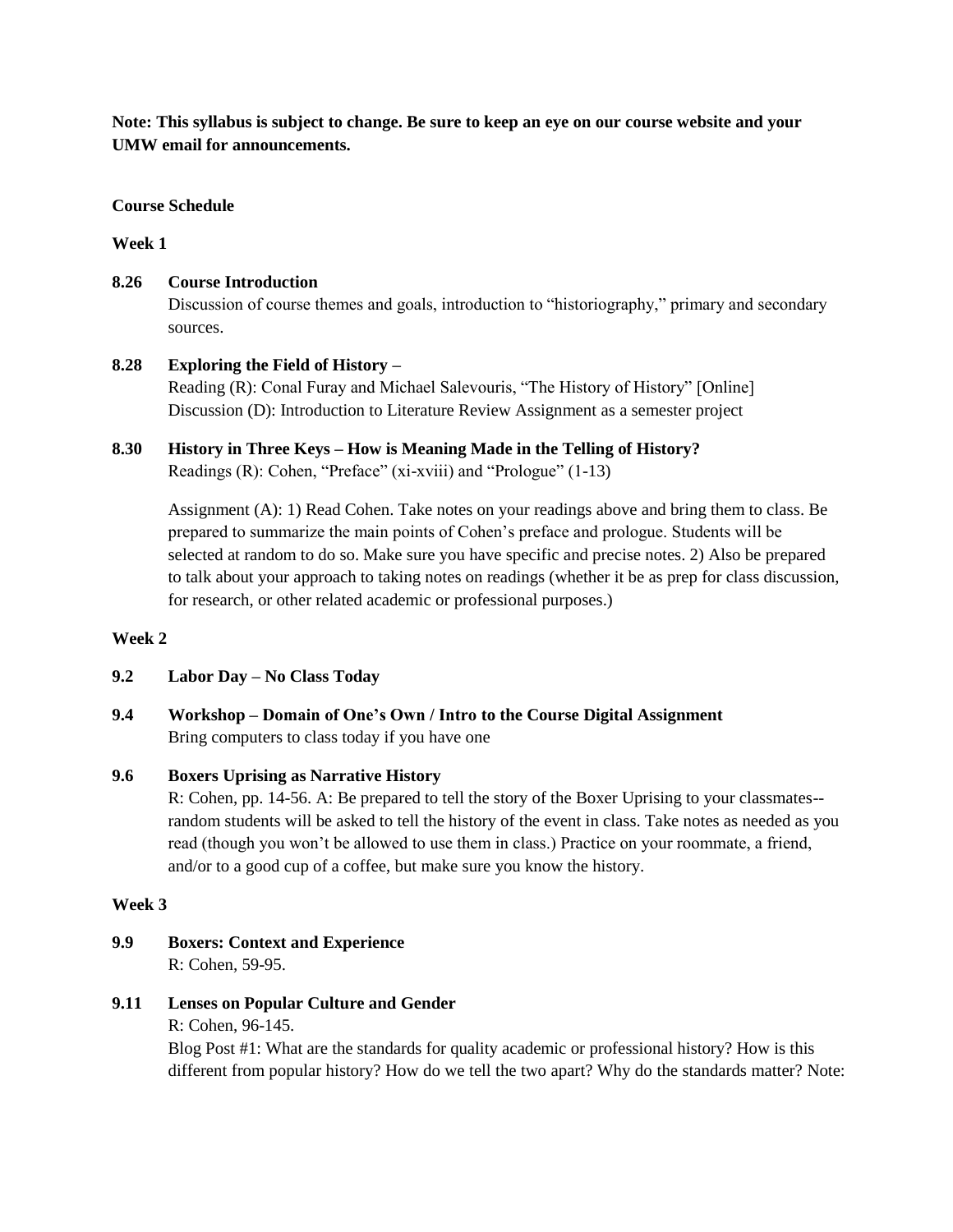all blog posts are due by midnight the night before the date of their deadline (e.g. this one's due 11:59 on Tuesday, 9.10)

# **9.13 Workshop: Literature Review Assignment**

A: Bring computers to class.

# **Week 4**

# **9.16 Military History**

R: Robert M. Citino, "Military Histories Old and New: A Reintroduction," *American Historical Review* (October 2007): 1070-1090.

A: Blog post #2: What are the key categories of historical analysis and/or approach that Citino draws in his review of military history as a field? What are the fundamental conclusions he draws or key arguments he makes? What quote or quotes (be brief—just one or two lines) do you find illustrates these best? Be sure to use citations in your post. What aspect of his discussion did you find most intriguing? Further questions you would draw?

# **9.18 The Past as Fodder for the Present**

R: Cohen, "Prologue: The Mythologized Past," pp. 211-222; Chp. 8 ("Anti-Imperialism and the Boxer Myth"), pp. 239-260.

# **9.20 Jack Bales: Library Databases and Searches**

# **\*\*Meet at Simpson Library, Room 225 – Please be sure to be on time\*\***

A: start exploring potential sources for a literature review project - prepare questions y to ask Jack Bales regarding a hunt for relevant sources as he demonstrates search techniques in class today. What kinds of sources can he help you find?

# **Week 5**

# **9.23 Recasting Myths and Reviewing Reading for Argument**

R: Cohen, Chp. 9 ("The Cultural Revolution and the Boxers"), pp. 261-288 and "Conclusion," pp. 289-297.

# **9.25 Book Reviews – Genre and Approach**

A: Blog post #3: What is the topic—i.e. what focused category of historiography--are you considering as the focus for your literature review? What interests you in historians' work on this subject of study? Briefly introduce one key work of peer-reviewed, academic scholarship published in the last twenty years on the topic.

# **9.27 Plagiarism**

R: -- "Defining Plagiarism," American Historical Association [https://www.historians.org/teaching-and-learning/classroom-content/resources-on-k-16](https://www.historians.org/teaching-and-learning/classroom-content/resources-on-k-16-teaching/plagiarism-curricular-materials-for-history-instructors/defining-plagiarism) [teaching/plagiarism-curricular-materials-for-history-instructors/defining-plagiarism](https://www.historians.org/teaching-and-learning/classroom-content/resources-on-k-16-teaching/plagiarism-curricular-materials-for-history-instructors/defining-plagiarism)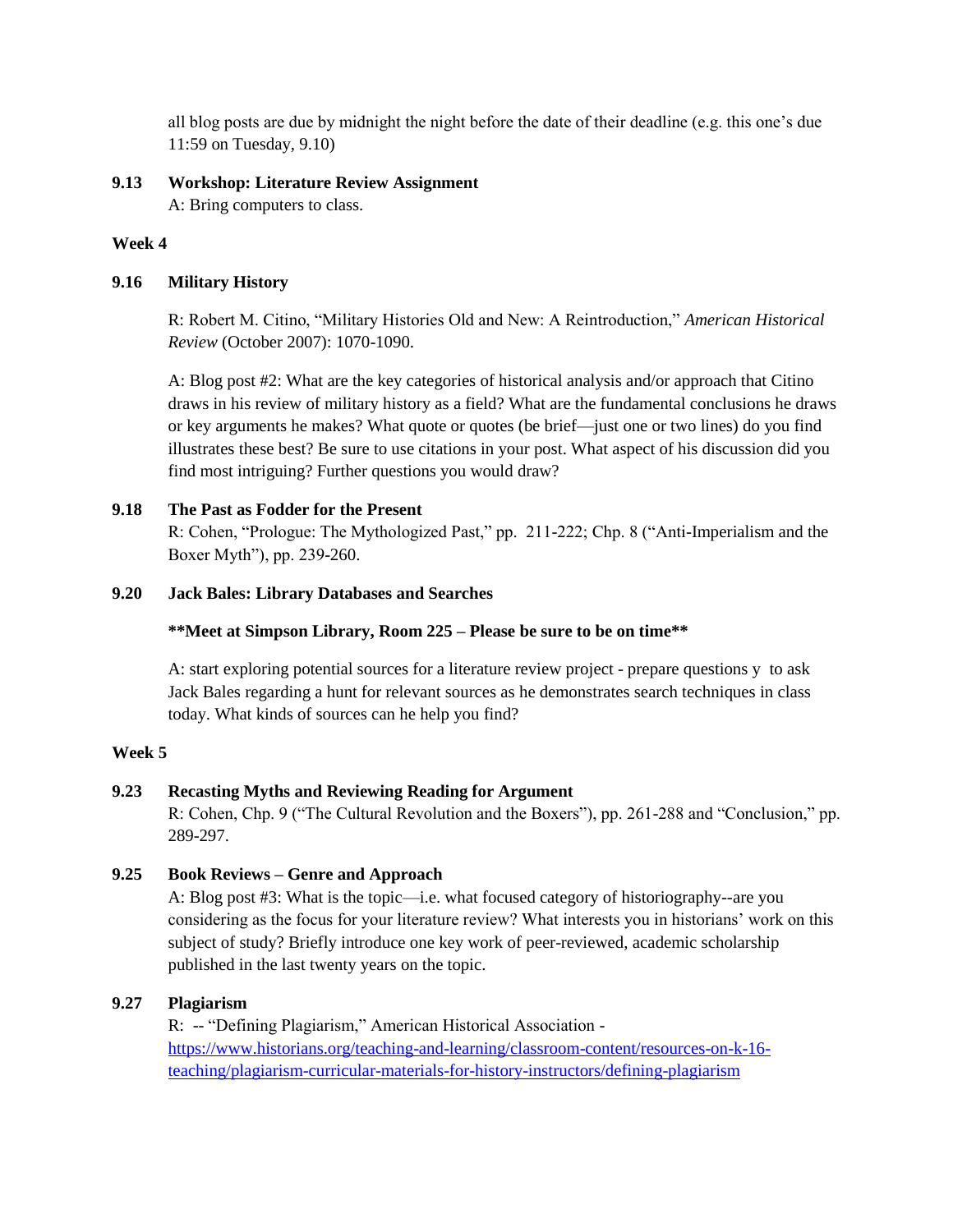-- Michael Nelson, "The Good, the Bad, and the Phony: Six Famous Historians and Their Critics," VQR 90, no.3 (2002). [http://www.vqronline.org/essay/good-bad-and-phony-six-famous](http://www.vqronline.org/essay/good-bad-and-phony-six-famous-historians-and-their-critics)[historians-and-their-critics](http://www.vqronline.org/essay/good-bad-and-phony-six-famous-historians-and-their-critics)

## **Week 6**

**9.30 Zotero Workshop** A: **Cohen Book Review Due in Class (hardcopy)** A: Bring computers to class today

# **10.2 Discussion: Social History**

R: Paul E. Johnson, "Reflections: Looking Back at Social History," *Reviews in American History* 39, no. 2 (June 2011): 379-388.

# **10.4 Discussion: US Women's and Gender History**

R: Cornelia H. Dayton and Lisa Levenstein, "The Big Tent of Women's and Gender History: A State of the Field," *Journal of American History* 99, no. 3 (December 2012): 793-817.

## **Week 7**

**10.7 Workshop: Evaluating Secondary Sources** Bring computers to class today

# **10.9 Discussion: Boxers and Saints** R: Gene Luen Yang, *Boxers* (first half)) Blog post #4: How should we evaluate and/or utilize a work of historical fiction such as Gene Luen Yang's *Boxers and Saints*?

**10.11 Workshop: Final Steps on Nailing down the Topic**

## **Week 8**

- **10.14 Fall Break – No Class Today**
- **10.16 Discussion: Boxers and Saints** R: Gene Luen Yang, *Boxers* (second half)
- **10.18 Workshop: Bibliographies A**: **Topic Statement & Annotated Bibliography of Sources Due**

## **Week 9**

# **10.21 Environmental History**

R: Ted Steinberg, "Down to Earth: Nature, Agency, and Power in History," *The American Historical Review* 107, no. 3 (June 2002): 798-820.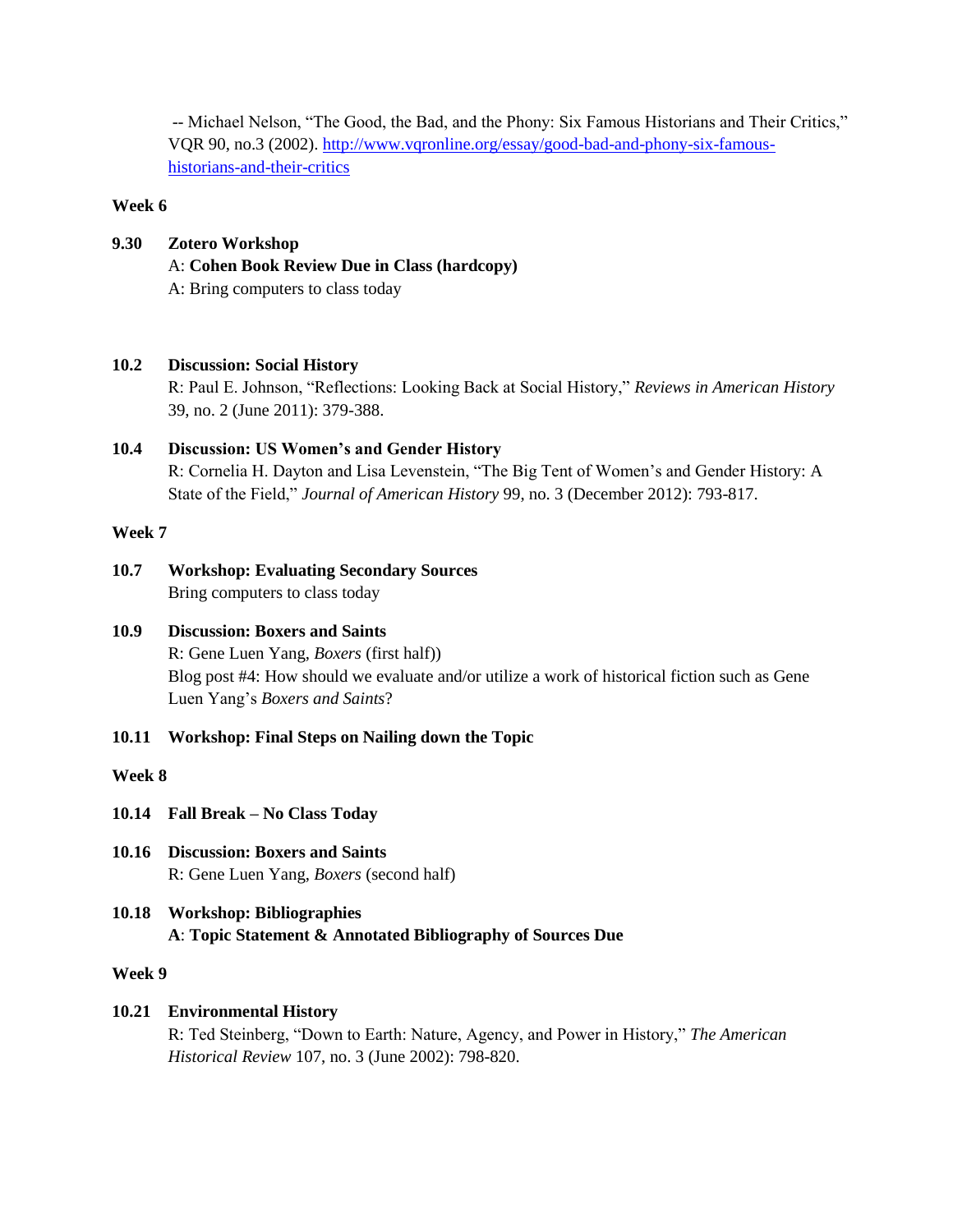Blog post #5: How do more recent fields (e.g. women's & gender history, environmental history, others?) add to the study of history? Where or how do we see them engaging with older and ongoing fields of history? How do these diverse subfields compare in their strengths & limits?

## **10.23 Digital Workshop**

Bring computers to class today

# **10.25 Workshop: Oral Presentations**

## **Week 10**

- **10.28 4-Minute Presentations**
- **10.30 4-Minute Presentations**
- **11.1 4-Minute Presentations**

## **Week 11**

## **11.4 Open Office Hour**

Make an appointment in advance to see me if you need to talk about your project. Otherwise, get ahead on your reading, writing, and/or use the time to visit the writing center.

## **11.6 Workshop: Writing Glitches**

## **11.8 Literature Review Workshop**

A: Bring your literature review's thesis and a completed outline to class today for a peer-review workshop (2 copies)

## **Week 12**

# **11.11 Writing Workshop**

A: Bring your literature review's introduction paragraph to class today (2 copies) for a peerreview workshop

**11.13 Resumes, Internships, and Interviews** Bring a draft of your resume to class today

# **11.15 Literature Review Due**

## **A: A completed draft of your literature review is due (2 hard copies) at the start of class.**

## **Week 13**

# **11.18 Workshop: Presentations and HIST 298 on the Horizon**